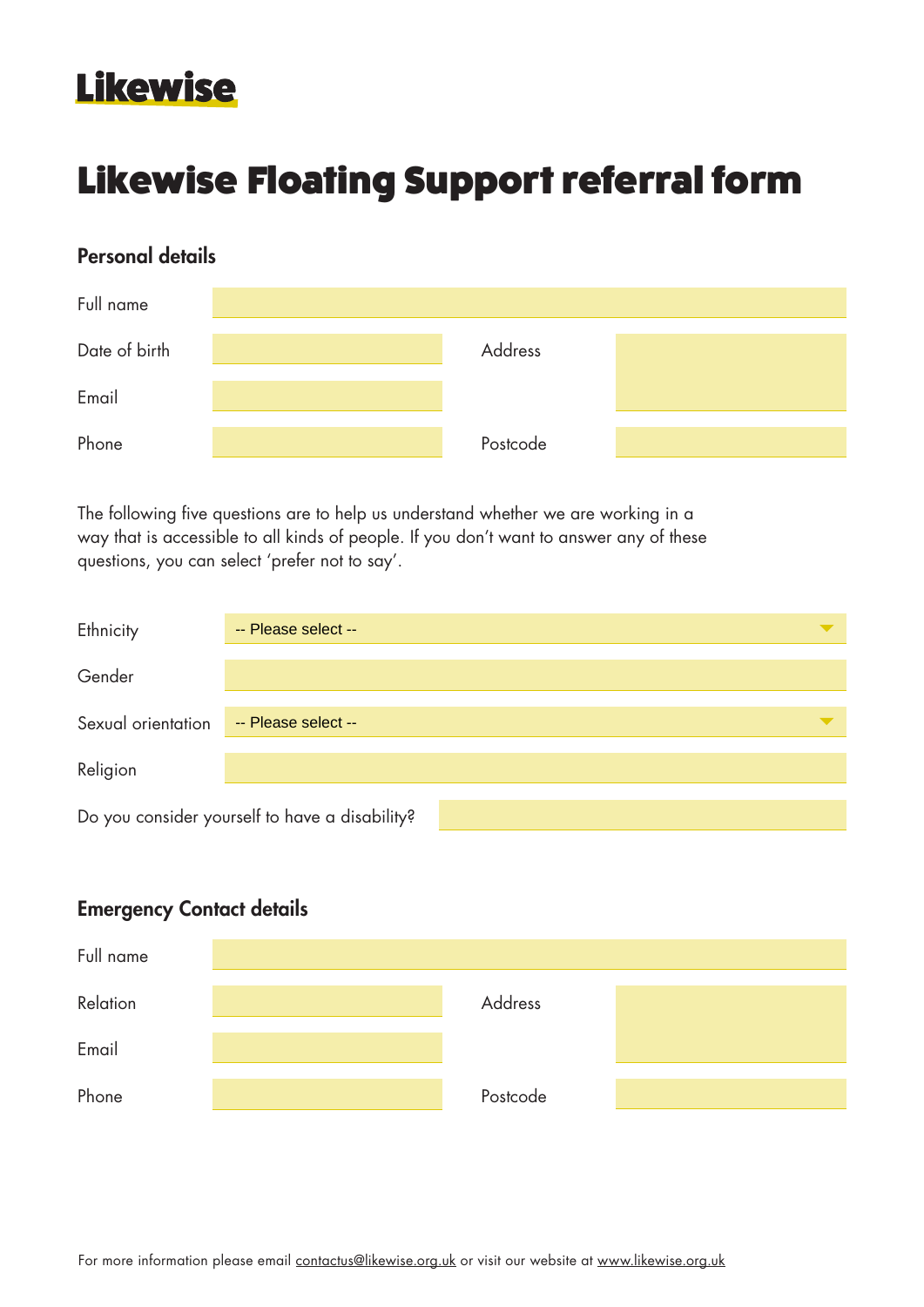### Reason for referral

How can Likewise Support help?

#### Mental health

Please let us know if you have been experiencing challenges with your mental health, including any treatment you have been following, or support you've been receiving.

#### Physical health

Please let us know if you have any serious physical condition or have been feeling physically unwell recently. If applicable, tell us about the type of treatment that you have been following.

## How do you intend to pay for support?

- O Direct payment
- Other, please specify:
- **Personal budget**
- Self-funding

How many hours of support do you expect to need per week?

### Is there anything else you would like us to know?

For more information please email contactus@likewise.org.uk or visit our website at www.likewise.org.uk